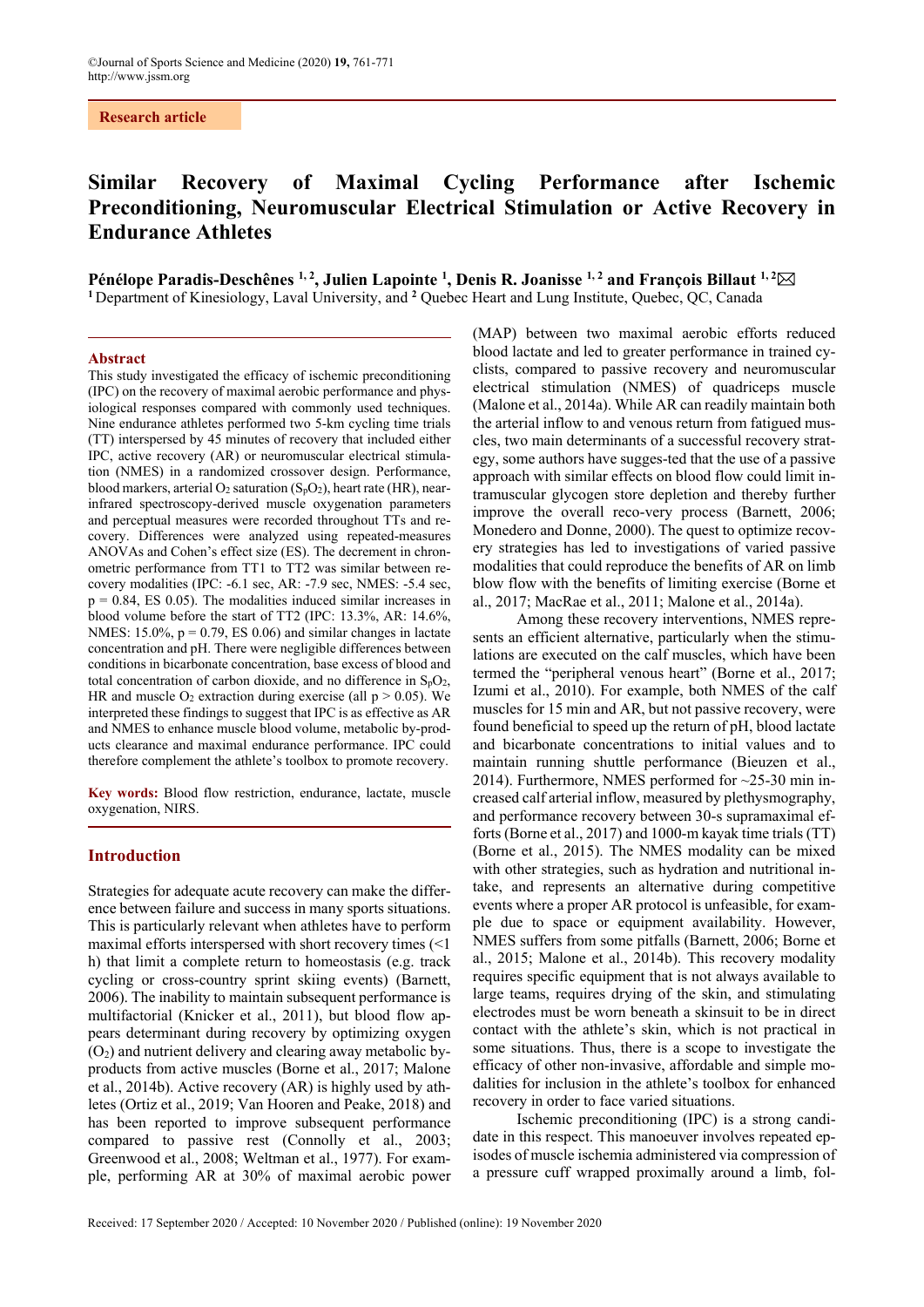lowed by rapid reperfusion. IPC can acutely improve performance shortly after the manoeuver, particularly during maximal aerobic exercise where the oxidative system is fully taxed (Bailey et al., 2012; Paradis-Deschênes et al., 2018; Salvador et al., 2016). Though the precise mechanisms of action are still under investigation, performance enhancement has been associated with improvements in local vasodilation, blood flow and, ultimately,  $O_2$  uptake (Bailey et al., 2012; Enko et al., 2011; Kilding et al., 2018; Paradis-Deschênes et al., 2016). Clinical studies have also reported slowing acidosis, reduced lactate production, as well as lesser adenosine triphosphate and glycogen depletion during, or after prolonged ischemia preceded by IPC (Andreas et al., 2011; Salvador et al., 2016). Taken together, these results suggest a potential impact of IPC on recovery processes, but this has received very little experimental attention. Four cycles of intermittent bilateral cuff inflation performed before successive 50-m swimming sprints led to better performance 2 h (1.0%) later, compared to a SHAM procedure (Lisboa et al., 2017). In contrast, when IPC was performed after a simulated rugby match, it did not improve performance during an agility Ttest and vertical jumps, compared to passive rest (Garcia et

could benefit the most from IPC. This study therefore aimed to investigate the potential of IPC to enhance the recovery of performance and specific physiological responses, including blood markers, arterial  $O_2$  saturation  $(S_pO_2)$ , heart rate (HR), muscle oxygenation parameters (i.e., blood volume,  $O<sub>2</sub>$  extraction, tissue saturation index) during two simulated 5-km TT separated by a short  $(< 1 \text{ hr})$  resting period. A major limitation of IPC studies is the difficulty to blind participants to the experimental procedure, which involves high pressures, and which often leads to placebo effect. We therefore used a cross-over design to evaluate IPC against two other modalities that also enhance blood flow and performance and that are commonly used by trained athletes, namely active recovery and NMES. We hypothesized that the three modalities would impact muscle blood volume, but that IPC would further increase  $O_2$  uptake and performance during a subsequent maximal effort.

al., 2017). To the best of our knowledge, no study has documented this potency during endurance exercise, which

## **Methods**

#### **Ethics approval**

The study was approved by the Ethics Committee of the University, and adhered to the principles established in the Declaration of Helsinki. Participants provided written informed consent after being explained the experimental procedures, associated risks and potential benefits.

## **Participants**

Thirteen trained male road cyclists, runners and triathletes volunteered. Two dropped out due to external commitments or injuries unrelated to the study protocol, 2 were excluded due to their maximal  $O_2$  consumption (VO<sub>2</sub>max) being  $\leq 50.0$  mL·kg<sup>-1</sup>·min<sup>-1</sup> as an initial selection criterion, and 9 completed the study (mean±standard error, age 26.4  $\pm$  1.6 years; body mass 75.5  $\pm$  3.5 kg; body height 1.80  $\pm$  0.02 m; body fat  $9.6 \pm 1.4$  %; VO<sub>2</sub>max  $61.9 \pm 3.2$  mL·kg <sup>1</sup>·min<sup>-1</sup>; MAP 397  $\pm$  11 W). Subjects trained on average 8.0  $\pm$  0.6 h/week in an endurance sport at the time of the study and had at least 2 years of training history in their respective sport. A minimal cycling experience was required for runners. All participants were non-smokers, free of health problems and injuries, and did not use any medication or any other tobacco/nicotine products. None of them had previously used IPC or NMES.

#### **Study design**

Participants visited the laboratory for two preliminary visits (for a maximal incremental step test and familiarization of the recovery interventions, and for a5-km TT practice) and then for three experimental trials conducted in a randomized crossover design. During all experimental sessions, participants performed two TTs interspersed by one of the three recovery modalities, and measurements were made before, during and after the two TTs. The timeline for every experimental session was as follows**:** 5-min supine rest (near-infrared spectroscopy (NIRS) baseline: BSTT1), 10-min standardized self-paced warm-up, 2-min rest seating on bike, 5-km TT (TT1), 2-min rest seating on bike (recovery measurements every 30 sec), blood samples (Post-TT1), 3-min cool down, 30-min recovery intervention (IPC, AR, NMES), 15-min rest (including blood samples,  $BS<sub>TT2</sub>$ , transition and equipment adjustments), 3-min standardized self-paced re-activation, 2-min rest seating on bike, 5-km TT (TT2), 2-min rest seating on bike (recovery measurements), blood samples (Post-TT2), 3-min cool down, 5 min supine rest and arterial occlusion (AO, see *Near-infrared spectroscopy*). All sessions were performed at the same time of the day to avoid potentially confounding circadian rhythm effects and were separated by a minimum of 3 days to avoid residual fatigue and a maximum of 7 days. Temperature (22.1  $\pm$  0.1°C) and humidity (31.5  $\pm$  .2%) were kept constant in the laboratory. Prior to each testing day, participants were asked to record and replicate their dietary intake and physical activity respectively for 24 h and 72 h before testing, vigorous exercise was avoided for 48 h and alcohol and caffeine were refrained from for 24 h. The handlebars and seat settings of each device (Excalibur Sport, Velotron Elite) were individualized and replicated throughout the study.

#### **Experimental protocol**

*Preliminary testing:* During the first visit, resting HR and blood pressure (inclusion criteria: <100 beats per minute, <140/90 mmHg) were recorded in a seated position and baseline characteristics (body height, body mass and body fat) were measured. The percentage body fat was measured by bioelectrical impedance (Tanita TBF-310; Tanita Corp. of America Inc., Arlington). Thigh skinfold thickness (mean  $6.4 \pm 0.6$  mm) and thigh circumference (mean 57.5)  $\pm$  1.5 cm) were also measured as there are known factors to respectively influence the penetration of near-infrared light through muscle tissue (see *Near-infrared spectroscopy*) (McCully and Hamaoka, 2000) and the occlusion of arterial blood flow (Loenneke et al., 2012). The percentage body fat was measured by bioelectrical impedance (Tanita TBF-310; Tanita Corp. of America Inc., Arlington Heights,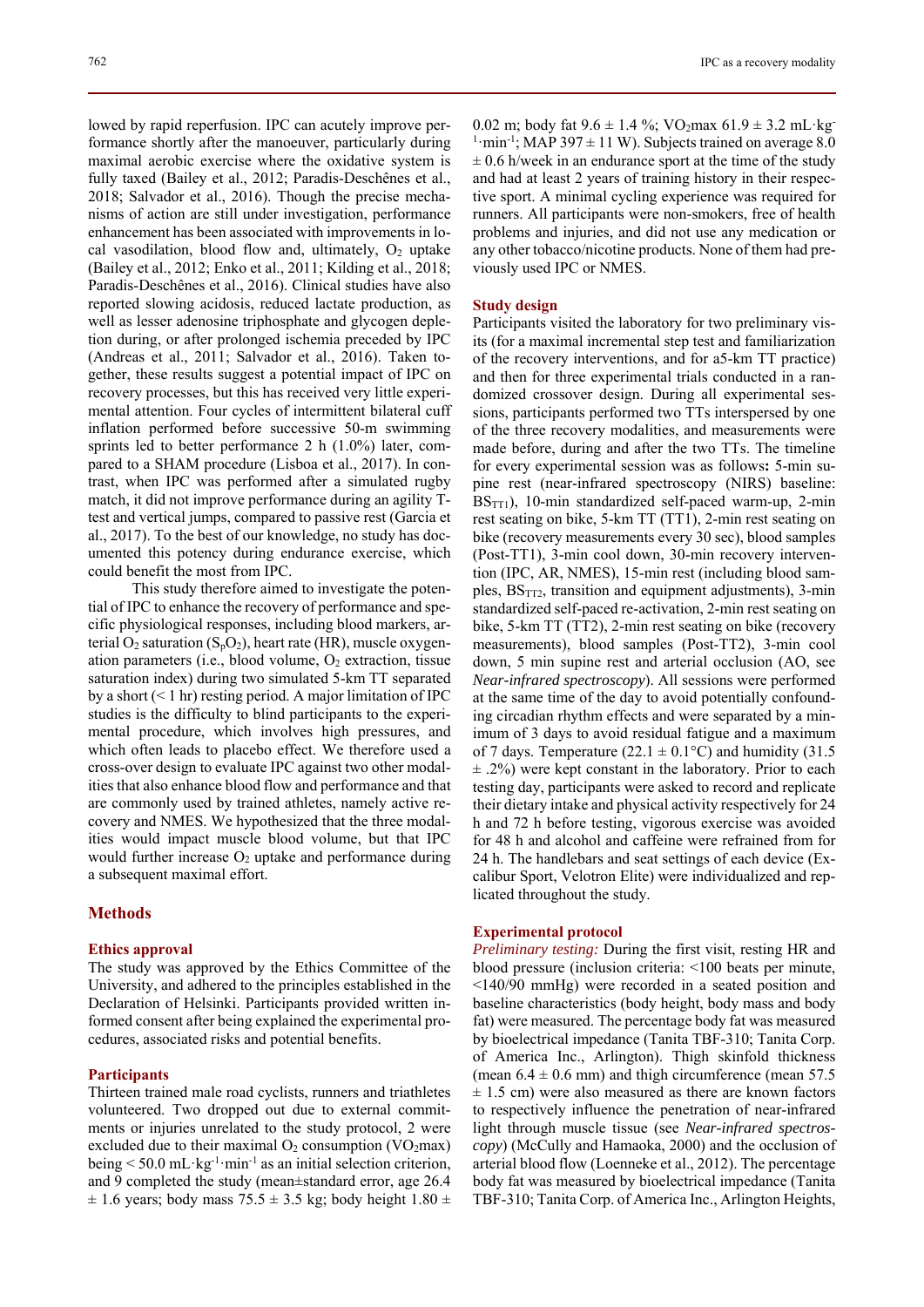IL). The participant was then familiarized, for 5 to 10 min per modality, to IPC by progressively inflating blood pressure cuffs to 220 mmHg (1 cycle per lower limb), and to NMES by increasing transcutaneous electrical impulses until visible contraction of the calf muscles. After the familiarization, the participant was positioned on an electromagnetically-braked cycle ergometer (Excalibur Sport, Lode, the Netherlands) for a 2-min baseline in a seated position and a 5 min warm-up at 100 W before the maximal incremental step test (30 W per min until volitional exhaustion) to assess the  $VO<sub>2</sub>max$  and the MAP. Expired gases were analyzed breath-by-breath throughout the test (Breezesuite, MedGraphics Corp., Minnesota, Saint Paul, USA).

The second preliminary visit started with a 10-min self-paced warm-up during which power output, speed and gear were continuously noted by the experimenter and strictly reproduced thereafter. After a 2-min bike seated rest, the participant performed a 5-km TT**.** 

*5-km ergometer time trial:* The 5-km TTs were executed on a computer-controlled electrically braked cycle ergometer (Velotron Elite, RacerMate, Seattle, WA, USA). The 10-min warm-up before TT1 and the 3-min re-activation phase before TT2 were self-paced and standardized for each athlete, so that power output, speed and gear from the first session were strictly reproduced in every experimental session. This ensured minimum effect of warm-up on primary variables of investigation between trials. Participants were instructed to complete the 5-km distance as quickly as possible and to remain seated, with the distance travelled as the only available information to them. They were strongly verbally encouraged during all exercise protocols and were warned to give a maximal effort in the first TT1 without pacing. The 3-min cool down was performed at a load individually adjusted from the results of their maximal incremental step test (30% MAP) after each TT.

*Recovery modalities:* The delay between both TTs was timed and reproduced at every session (IPC:  $54 \pm 1$ min; NMES:  $54 \pm 1$  min; AR:  $53 \pm 1$  min). Recovery interventions were specifically applied to replicate as much as possible the procedures commonly employed by athletes in the field and in research studies and were matched for total resting duration (30 min). They were as follows:

*1) IPC:* In a supine position, non-elastic nylon blood pressure cuffs (WelchAllyn, Skaneateles Falls, NY, USA, width: 21 cm) were positioned around each upper thigh under the gluteal line and rapidly inflated to 220 mmHg for 5 min to prevent arterial inflow. This was repeated three times per limb, alternately, with each compression episode separated by 5 min of reperfusion (cuff release). This protocol has previously been shown to completely occlude vascular arterial inflow (Sabino-Carvalho et al., 2016), alter physiological responses and enhance acute endurance performance (Bailey et al., 2012; Paradis-Deschênes et al., 2018). The intervention lasted 30 min.

*2) AR:* The participant remained seated on the bike after the 3-min cool down and cycled at 30% MAP for an additional 10 min in order to simulate a practical AR phase (i.e., often <15 min) that athletes would typically perform in the field when two maximal efforts are repeated close to each

other (for review see (Van Hooren and Peake, 2018)). Then, they remained seated quietly for 20 min on a bed adjacent to the bike to complete the 30-min period.

*3) NMES:* In a prone position, two self-adhesive electrodes (Veinopack, Ad Rem Technology, Paris, France, surface 8 x 13 cm) were placed on the medio-central part of both calves and connected to an electrical stimulator (Veinoplus Sport, Ad Rem Technology, Paris, France). The stimulation voltage ranged from 9 to 18 Vpeak (corresponding level selected by the participants in the current study:  $27 \pm 2$ ) and was adjusted manually depending on participant tolerance (i.e., comfortable sensation) and the investigator (minimal threshold: visible contraction of the calf muscles). The specific stimulation modulation pattern of the Veinoplus Sport automatically changed every 5 min and resulted in 60 to 90 calf muscles contractions per minute for 30 minutes. Although NMES has been applied for varied periods of time, this stimulation pattern has been previously described and successfully used on the calf muscles to optimize venous return and performance in varied recovery studies using maximal endurance exercise including cycling (Bieuzen et al., 2014; Borne et al., 2017; Borne et al., 2015; Izumi et al., 2010).

#### **Instrumentation and measurements analysis**

*Power output:* **T**he power output was continuously recorded from the Velotron ergometer and was averaged over a period of 10 sec leading up to every 250 m.

*Near-infrared spectroscopy:* A portable spatially resolved, dual wavelength NIRS apparatus (PortaMon, Artinis Medical Systems BV, The Netherlands) was installed on the distal part of the right vastus lateralis muscle belly (approximately 15 cm above the proximal border of the patella), parallel to muscle fibres, to quantify changes in the absorption of near-infrared light by oxy-hemoglobin  $(HbO<sub>2</sub>)$  and deoxy-hemoglobin (HHb). The skinfold thickness ( $6.4 \pm 0.6$  mm) was measured at the site of the application of the NIRS using a Harpenden skinfold caliper (British Indicators Ltd, West Sussex, Great Britain) during the first session, and was less than half the distance between the emitter and the detector (i.e., 20 mm). This thickness allows adequate penetration of near-infrared light into muscle tissue for valid measurements (McCully and Hamaoka, 2000). The device was packed in transparent plastic wrap to protect it from sweat and fixed with tape. Black bandages were used to cover the device from interfering background light. The position of the apparatus on the thigh was marked with an indelible pen for repositioning during the subsequent visit. The pressure cuff used to induce IPC was positioned above the NIRS device and did not affect the placement of the device.

A modified form of the Beer-Lambert law, using two continuous wavelengths (760 and 850 nm) and a differential optical path length factor of 4.95 was used to calculate micromolar changes in tissue  $[HbO<sub>2</sub>], [HHb]$  and total hemoglobin ([THb] =  $[HbO<sub>2</sub>] + [HHb]$ ). Changes in tissue saturation index  $(TSI = [HbO<sub>2</sub>]/[THb])$  were also used as an index of tissue oxygenation since it reflects the dynamic balance between  $O_2$  supply and consumption in the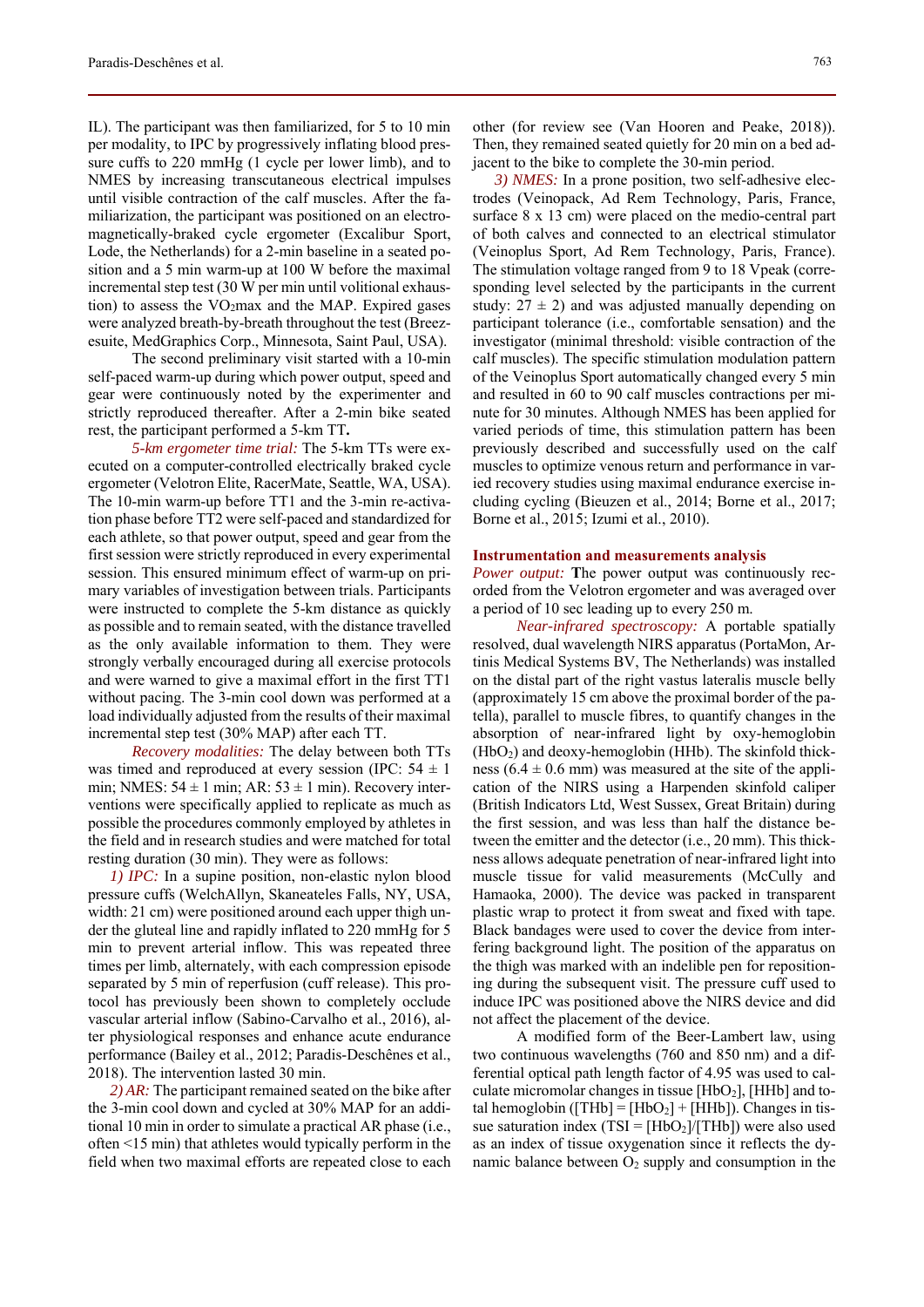tissue microcirculation (Ferrari et al., 2004; van Beekvelt et al., 2001). This parameter is independent of near-infrared photon path length in tissue. Before the first TT, one minute of baseline values was analyzed once the signal was stabilized (BS<sub>TT1</sub>). Muscle oxygenation changes ( $\Delta$ [HHb], ∆[THb] and ∆TSI) during exercise and recovery were then normalized to this resting baseline in order to exclude the effects of TT1 and recovery on subsequent muscle oxygenation changes. ∆[HHb] was expressed in percentage of the average of the maximal amplitude calculated during the AO (∆[HHb], %AO). The AO was performed after each experimental session by inflating the cuff on the right thigh at 220 mmHg for ∼3–5 min to obtain a physiological calibration of the NIRS signals. The cuff pressure was released after reaching a plateau in the [HHb] and TSI signal.  $\Delta$ [HHb] was taken as an index of muscle O<sub>2</sub> extraction (van Beekvelt et al., 2002), Δ[THb] as a change in regional blood volume (van Beekvelt et al., 2001), and the difference between  $BS_{TT1}$  and  $BS_{TT2}$  ( $\triangle BS$ ) as an index of change in muscle oxygenation parameters induced by the recovery modalities. NIRS data were acquired continuously at 10 Hz and were averaged over 10 sec for every 250 m of the TT, and every 30 sec for a 2-min period immediately after exercise. A  $10<sup>th</sup>$  order zero-lag low-pass Butterworth filter was applied to smooth NIRS signal (Paradis-Deschênes et al., 2018).

*Arterial*  $O_2$  *saturation and heart rate:*  $S_pO_2$  and HR, measured from an adhesive forehead sensor secured with a headband connected a pulse oximeter (Nellcor Bedside, Nellcor Inc. Hayward, CA), were recorded every 250 m during TT and every 30 sec for a 2-min period immediately after exercise. This technique has been shown to be in good agreement with hemoglobin  $O_2$  saturation based on arterial blood analysis over the 70-100% range (Romer et al., 2007). The  $S_pO_2$  measured at the forehead is also highly correlated with the  $O<sub>2</sub>$  saturation measured by direct arterial blood measurements ( $R^2 = 0.90$ ,  $P < 0.0001$ ) and has significantly lower bias and greater precision for  $S_pO_2$  (0.3)  $\pm$  1.5%) and HR (1.8  $\pm$  5.5%) than finger probes in athletes (Yamaya et al., 2002).

*Blood sampling:* Blood samples (92-µL) were drawn from fingertips using disposable lancets (Safety-Lancet Neonatal, Sarstedt, Germany) at rest at the first experimental session (baseline), and at three additional time points during others testing sessions: 2 min after each TT and immediately after the 30-min period of each recovery modality. Samples were collected into a capillary tube (Epoc ® Care-fillTM, Siemens Healthinners, Germany) and immediately transferred into the sample well of a test card (Epoc ® Test Card, Siemens Healthinners, Germany) for analysis with the Epoc® device (Epoc ® Blood Analysis System, Siemens Healthinners, Germany). This device was used to measure pH, carbon dioxide and  $O<sub>2</sub>$  partial pressure, concentrations of sodium, potassium, ionized calcium, chloride, glucose, lactate, and hematocrit. Moreover, concentrations of hemoglobin, bicarbonate, total carbon dioxide, arterial blood  $O_2$  saturation, base excess of extracellular fluid, and base excess of blood were calculated in device. Prior to data collection, the analyzer was calibrated according to the manufacturer's specifications (i.e., thermal quality calibration with a buffered aqueous solution).

*Perceptual measures:* The rate of perceived exertion (RPE) was recorded every 500 m of the TT using the Borg 10-point scale to assess subjective perceived exertion. Recovery intervention was evaluated by two questions immediately after each recovery modality ("How do you rate the efficacy of this recovery intervention?" and 'How did you like this recovery intervention?") by means of a 10-point Likert scale, ranging from 1 (not at all) to 10 (very, very much) (Bieuzen et al., 2014).

## **Statistical analysis**

We evaluated the magnitudes of difference for performance and physiological variables within condition (recovery vs. rest; TT2 vs. TT1). We also evaluated the percentage difference between IPC, AR and NMES for the TT1, the recovery period and the changes between trials (TT2 vs. TT1, ∆TT). Practical significance was evaluated using Cohen's effect sizes  $(ES) \pm 90\%$  confidence limits, and compared to the smallest worthwhile change that was calculated as the standardized mean difference of 0.2 between-subject standard deviations (Batterham and Hopkins, 2006; Hopkins et al., 2009). Standardized effects were classified as small (0.2-0.49), moderate (0.5-0.79) or large  $(≥0.8)$  (Hopkins et al., 2009). The effect of IPC was deemed "unclear" if chances of having better/greater and poorer/lower changes in performance and physiological variables were both >5% (Batterham and Hopkins, 2006; Hopkins et al., 2009). All variables were log-transformed before analysis (Hopkins et al., 2009), except for ∆TSI during recovery, [BE(ecf)], and [BE(b)]. Furthermore, the differences in performance and physiological responses across the two time trials and between the three recovery modalities were also analyzed using repeated-measures ANOVA tests (three levels: IPC, NMES and AR). Tukey's HSD post-hoc analyses were used to locate differences among pairs of means when ANOVAs revealed significant *F*-ratio for main and interactive effects. The level of significance was set at  $P < .05$ . Raw data are reported as mean $\pm$ SE for clarity.

## **Results**

## **Performance parameters**

Average completion times and individual percentage differences in the two TTs are displayed in Figures 1 and 2, respectively. The calculated smallest worthwhile change for TT time in IPC, NMES and AR equated to 4.4 sec, 5.5 sec and 4.7 sec, respectively. When every recovery modality was examined separately, TT2 was clearly slower than TT1 after IPC (6.1 sec, ES 0.21) and AR (7.9 sec, ES 0.28), whereas the TT1-TT2 change was less than the smallest worthwhile change after NMES (5.4 sec, ES 0.19). Of note is that TT1 was the slowest in NMES (clear difference vs. AR: 2.5 sec, ES 0.21). However, when comparing performance changes between modalities, there was no difference between conditions (IPC vs. AR: ES  $0.07$ ,  $p = 0.84$ ; IPC vs. NMES: ES -0.02, p = 0.97; AR vs. NMES: ES -  $0.09$ ,  $p = 0.72$ ).

The power output profiles during the TTs are displayed in Figure 3. There were clear differences within every condition with a lower power output in TT2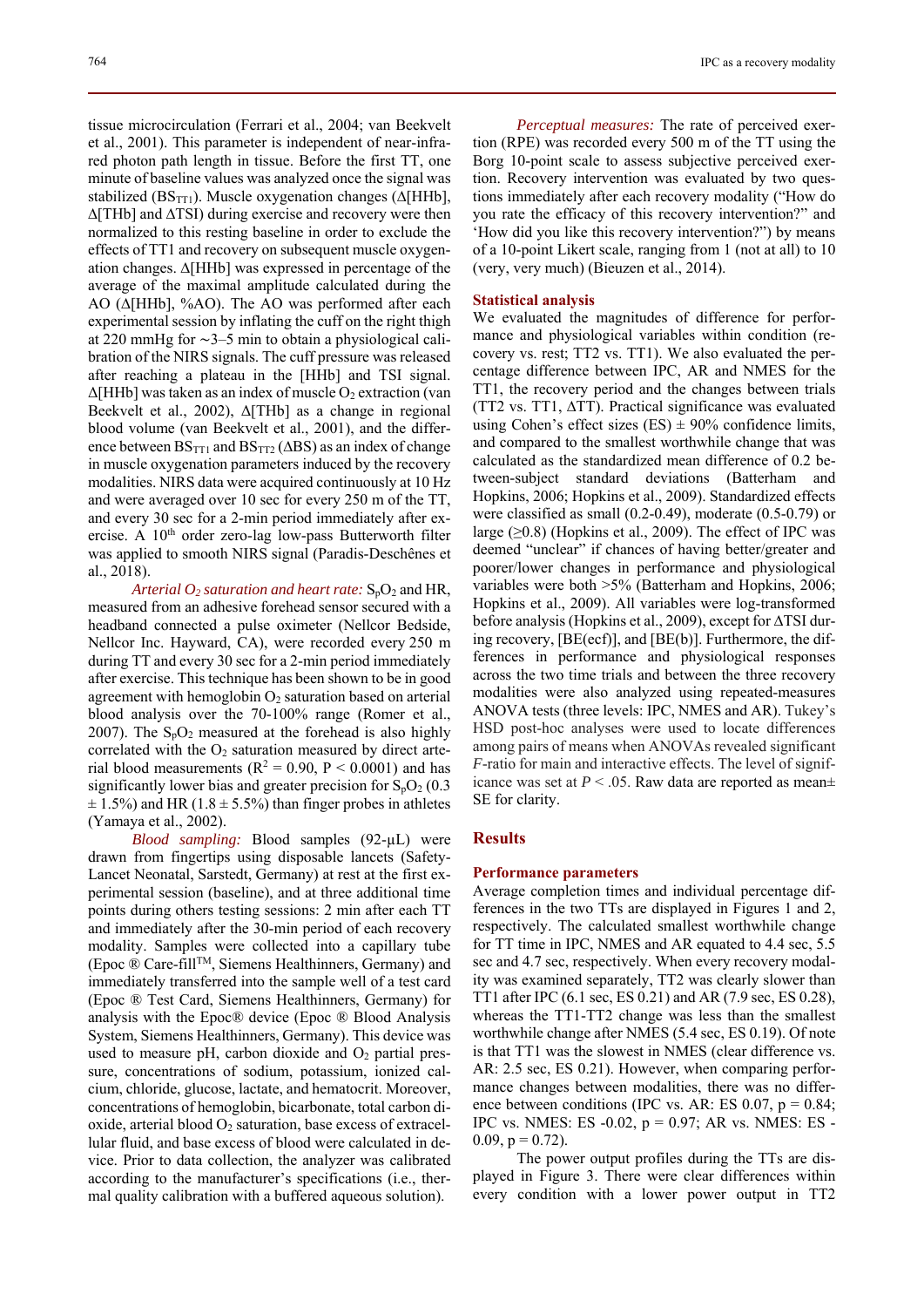compared to TT1. The power output was higher in IPC and AR conditions, compared to NMES, during the first half of the TT1, but mirroring the chronometric performance, there was no difference between conditions for performance changes (IPC vs. AR: ES  $-0.03$ ,  $p = 0.95$ ; IPC vs. NMES: ES 0.01, p = 0.99; AR vs. NMES: ES 0.04, p = 0.93.

## **Physiological responses**

Muscle oxygenation values at baseline and changes following TTs and recovery are displayed in Table 1. Figure 4 shows a schematic representation of these values over the course of the trials and recovery. Overall, all modalities increased local blood volume during the recovery period between the TTs, compared to resting baseline, and remained higher during the second TT with no differences between conditions (IPC vs. AR: ES  $0.07$ ,  $p = 0.81$ ; IPC vs. NMES: ES 0.09,  $p = 0.61$ ; AR vs. NMES: ES 0.02,  $p = 0.94$ ). Muscle  $O_2$  extraction did not change and there were no differences between conditions.



**Figure 1. Average completion times during the 5-km TTs interspersed by IPC, AR or NMES.** (\*) denotes clear differences within conditions when comparing TT2 to TT1 (IPC: 1.3%, ES 0.21; AR: 1.7%, ES 0.28). (8) denotes a clear difference between AR and NMES at TT1 (1.4%, ES 0.23, 0.06; 0.40). Values are mean  $\pm$  SE.



**Figure 2. Average (black line) and individual (grey lines) percentage differences between 5-km time trials interspersed by IPC, AR or NMES.** (\*) denotes a clear difference within conditions at TT2 compared to TT1.



**Figure 3. Power output profile during the 5-km time trials (TT1, dotted line; TT2, solid line) interspersed by IPC, AR or NMES**  (\*) denotes clear differences within conditions at TT2 for the first half (IPC:  $\pm 8.2\%$ , ES  $-0.52 \pm 0.27$ ; AR:  $\pm 8.2\%$ , ES  $-0.52 \pm 0.21$ ; NMES:  $\pm 7.2\%$ , ES  $-0.46 \pm 0.28$ ), and the entire TT (AR:  $\downarrow$ 3.5%, ES -0.22  $\pm$  0.14), compared to TT1. Clear differences between IPC and NMES (-3.3%, ES -0.20  $\pm$  0.32,  $\dagger$ ) and AR and NMES (4.7%, ES -0.29  $\pm$  0.32, **8**) at TT1 are denoted. Values are mean  $\pm$  SE.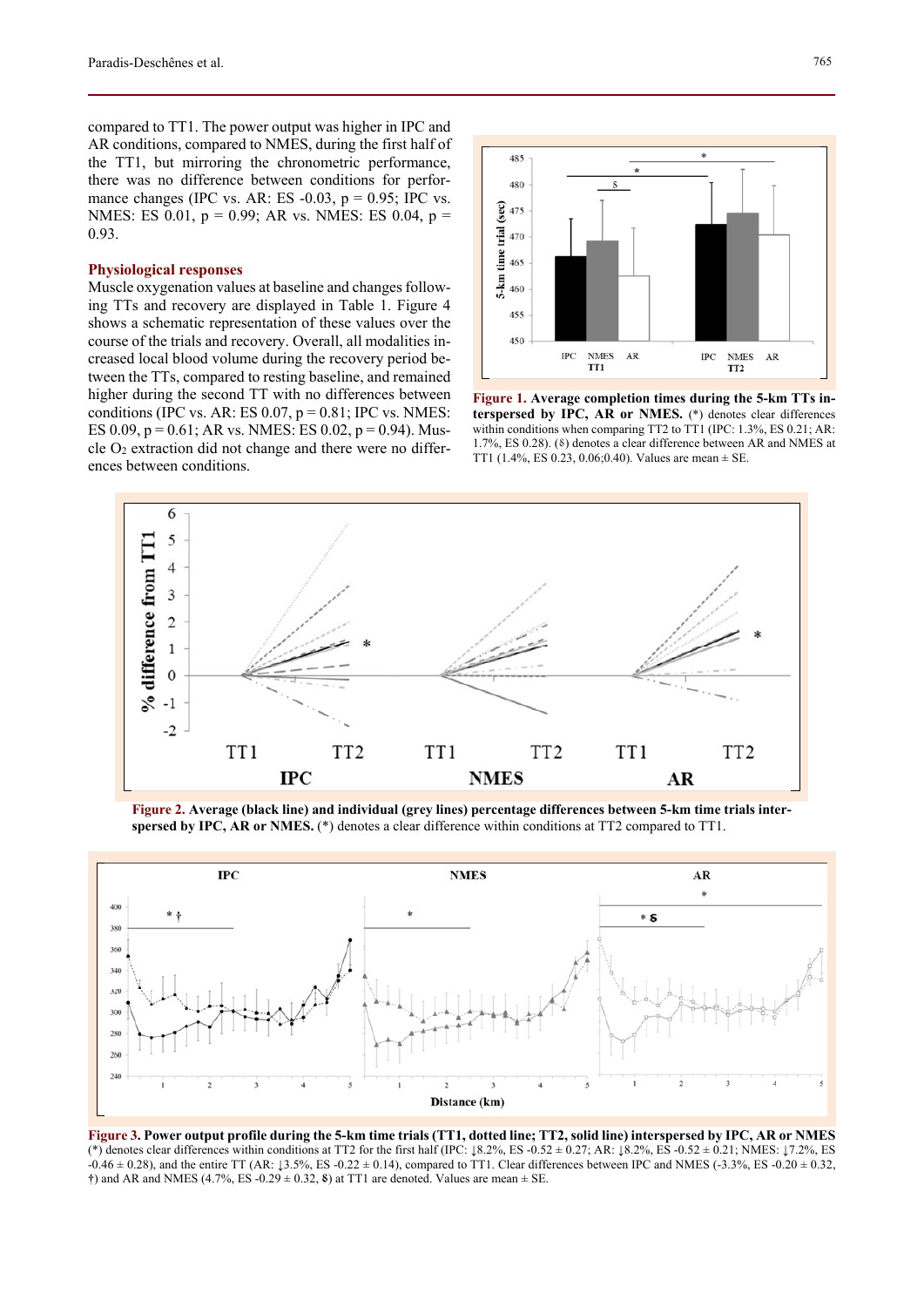|                   | ably 1. Frasche oxygenation at buseline, and enanges during this trials and recovery. Values are incums (= $5\mu$ )<br>$_{\rm IPC}$ |                |                         | <b>NMES</b>    |                   |                | <b>AR</b>      |                   |                        |
|-------------------|-------------------------------------------------------------------------------------------------------------------------------------|----------------|-------------------------|----------------|-------------------|----------------|----------------|-------------------|------------------------|
|                   | $[HHb], \mu m$                                                                                                                      | $[THb], \mu m$ | <b>TSI, %</b>           | $[HHb], \mu m$ | $[THb]$ , $\mu$ m | <b>TSI, %</b>  | $[HHb], \mu m$ | $[THb]$ , $\mu$ m | <b>TSI, %</b>          |
| BSTT1             | 29.5 (1.4) <sup>†</sup>                                                                                                             | 78.7 (3.2)     | 70.4 (2.3)              | 30.4(1.5)      | 79.4 (3.7)        | 74.5 (3.3)     | 31.1(1.6)      | 79.7 (4.2)        | 68.4(2.5)              |
| BS <sub>TT2</sub> | 30.2(1.4)                                                                                                                           | 89.2(3.7)      | 78.1 (1.9)              | 30.5(1.6)      | 91.4(4.3)         | 76.5(1.2)      | 30.4(1.5)      | 91.1(4.4)         | 77.3(0.9)              |
|                   | Muscle oxygenation changes during exercise and recovery $(\Delta)$                                                                  |                |                         |                |                   |                |                |                   |                        |
|                   | %AO                                                                                                                                 | $\mu$ m        | $\frac{0}{0}$           | %AO            | $\mu$ m           | $\frac{6}{10}$ | %AO            | $\mu$ m           | $\frac{0}{0}$          |
| TT1               | 101(3) <sup>†</sup>                                                                                                                 | 10.3(1.4)      | $23.4(2.5)$ †           | 96(7)          | 9.4(1.8)          | 27.1(2.3)      | 96(5)          | 9.0(1.7)          | 24.3(3.0)              |
| <b>R30</b>        | 63.9(5.4)                                                                                                                           | 18.4(2.4)      | $2.3(3.4)$ †            | 65.4(7.0)      | 18.3(2.3)         | 8.7(4.0)       | 59.0(7.2)      | 17.0(2.4)         | 3.4(3.7)               |
| <b>R60</b>        | 38.6 $(4.1)$ ±                                                                                                                      | 20.1(2.4)      | $-5.7(3.0)$             | $37.3(5.2)$ †  | 21.4(1.4)         | $-1.0(3.1)$    | 29.9(5.6)      | 18.2(2.5)         | $-5.9(3.0)$            |
| <b>R90</b>        | $30.3(3.9)$ ††                                                                                                                      | 21.1(2.1)      | $-7.9(2.5)$ †           | 23.8(5.4)      | 19.5(2.1)         | $-2.2(2.7)$    | 19.8(2.9)      | 19.5(1.7)         | $-7.8(2.6)$            |
| <b>R120</b>       | $26.5(4.0)$ † $\downarrow$                                                                                                          | 21.4(2.3)      | $-7.6(2.7)\dagger$      | 19.7(5.6)      | 19.7(2.4)         | $-3.3(2.5)$    | 14.3(3.3)      | 19.5(1.9)         | $-8.8(2.5)$            |
| TT <sub>2</sub>   | 103(4)                                                                                                                              | 13.3(1.6)      | 22.2(3.3)               | 102(9)         | 12.9(2.3)         | 25.7(2.8)      | 98(4)          | 13.7(1.8)         | 20.9(2.8)              |
| <b>R30</b>        | 67.1(5.5)                                                                                                                           | 20.9(2.7)      | 3.2(3.7)                | 66.9(8.4)      | 22.9(3.1)         | 7.1(3.2)       | 59.5 (5.2)     | 21.4(2.4)         | 1.8(3.4)               |
| <b>R60</b>        | 41.9(4.8)                                                                                                                           | 25.3(2.8)      | $-5.8(2.8)$             | 35.3(5.5)      | 24.5(2.2)         | $-1.2(2.9)$    | 31.4(5.1)      | 23.7(1.6)         | $-7.0(2.4)$            |
| <b>R90</b>        | 30.3(3.7)                                                                                                                           | 24.4(2.4)      | $-8.2(2.7)$             | 28.1(5.9)      | 26.0(2.2)         | $-2.9(2.7)$    | 22.9(3.6)      | 23.9(1.8)         | $-8.6(2.6)$            |
| <b>R120</b>       | 25.1(3.6)                                                                                                                           | 23.3(1.9)      | $-8.6(2.4)$             | 22.9(5.2)      | 24.4(1.7)         | $-3.0(2.6)$    | 20.1(4.8)      | 24.2(1.2)         | $-8.5(2.6)$            |
|                   | % difference within conditions (TT2 compared to TT1)                                                                                |                |                         |                |                   |                |                |                   |                        |
| $\Delta$ BS       | $2.1\%$                                                                                                                             | $13.3\%**$     | $11.1\%***$             | $0.1\%$        | $15.0\%***$       | 3.3%           | $-2.0\%$       | $14.6\%***$       | $13.6\%***$            |
| $\Delta TT$       | $2.0\%$                                                                                                                             | $33.8\%*$      | $-9.0\%$ * $\dot{\tau}$ | $5.5\%$ *      | 55.9%**           | $-6.7\%$       | $3.4\%$        | $45.6\%*$         | $-16.7\%$ <sup>*</sup> |
| $\triangle$ R30   | 4.8%                                                                                                                                | $20.2\%*$      | $34.4\%$ †              | $1.8\%$        | 17.0%             | $-20.2%$       | $3.6\%$        | $22.3\%*$         | $-59.5%$               |
| $\triangle$ R60   | $9.1\%$ †                                                                                                                           | $31.2\%**+$    | $-2.3\%$                | $-11.2\%*$     | $11.9\%*$         | $-23.5%$       | 8.7%           | 68.0%             | $-17.5%$               |
| $\triangle$ R90   | $9.5\%$ †                                                                                                                           | $15.5\%$ *†    | $-3.3\%$                | 12.0%          | 38.4%**           | $-28.0\%$      | 14.9%*         | $23.3\%*$         | $-10.3\%$              |
| $\triangle$ R120  | $-15.3\%*+$                                                                                                                         | $13.1\%$ *†    | $-12.6%$                | $21.3\%*$      | $31.6\%**$        | 9.5%           | 15.0%          | $27.8\%*$         | 2.9%                   |

**Table 1. Muscle oxygenation at baseline, and changes during time trials and recovery. Values are means (±SE).**

Within-condition clear differences for changes ( $\triangle$ : TT2 compared to TT1) are denoted as small (0.20-0.49, \*), moderate (0.50-0.79, \*\*), or large ( $\geq 0.80$ , \*\*\*). Between-condition clear differences for the TT1 and recovery period and for changes are denoted for IPC vs. NMES (†) or IPC vs. AR (*‡*). For small, moderate or large effects, symbols are presented in *italics*, **bold**, or underlined, respectively. Abbreviations : AR, active recovery; BS, baseline preceding TT  $(BS_{TT}BS_{TT2})$ ; ES, effect size; [HHb], deoxy-hemoglobin; IPC, ischemic preconditioning; NMES, neuromuscular electrical stimulation; R(30 to 120), values after 30 to 120 sec of recovery; [THb], total haemoglobin; TSI, tissue saturation index; TT, time trial.



**Figure 4. Average Δ[HHb], Δ[THb] and ΔTSI during the 5-km time trials and recovery (TT1, dotted line; TT2, solid line) interspersed by IPC, AR or NMES.** Values are mean ± SE.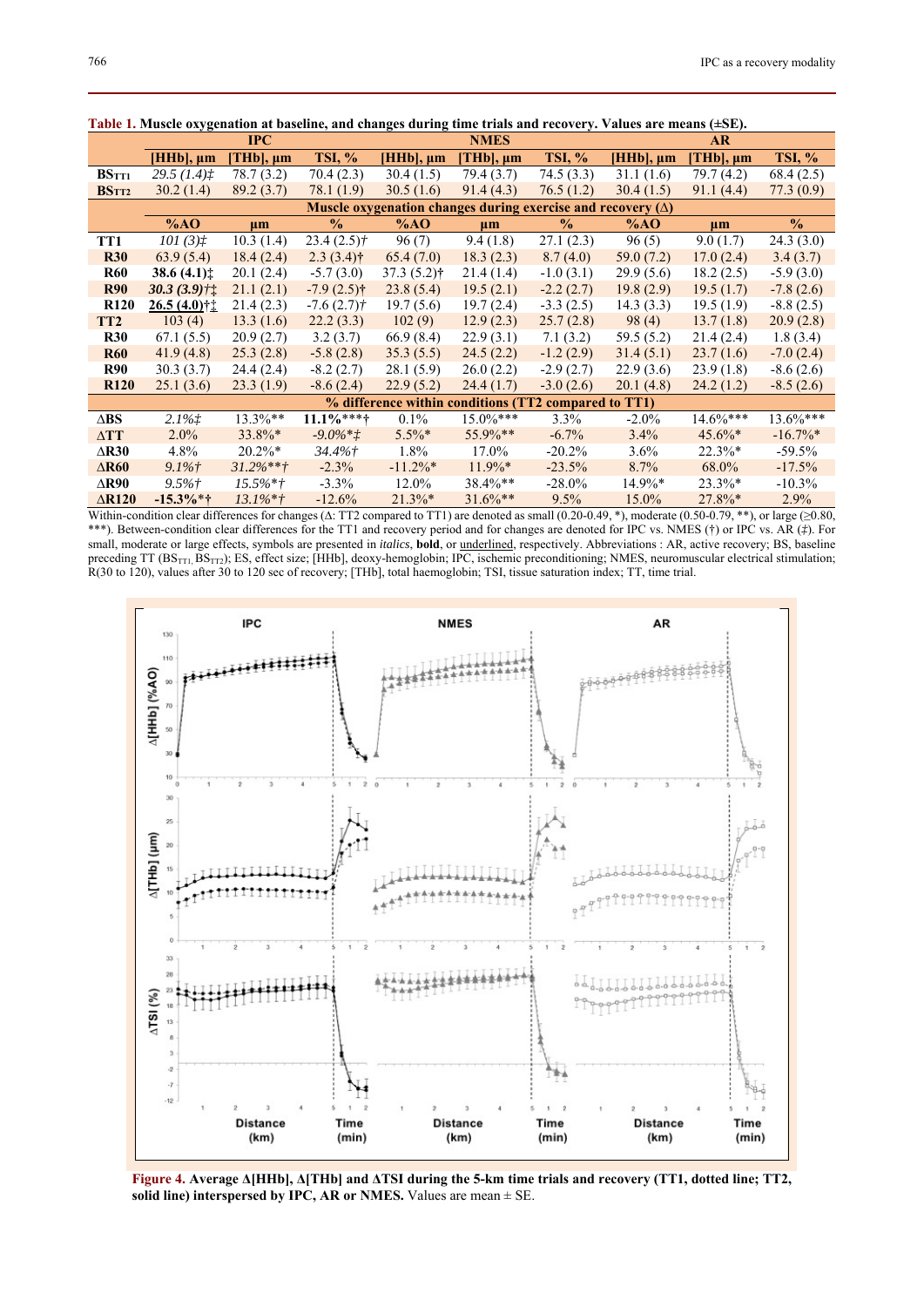|                                      |                         |           | Table 2. Blood parameters at baseline and after time trials and recovery. |                            |                                  |                                     |
|--------------------------------------|-------------------------|-----------|---------------------------------------------------------------------------|----------------------------|----------------------------------|-------------------------------------|
|                                      |                         | <b>BS</b> | Post-TT1                                                                  | Post-recovery              | Post-TT2                         | $\triangle TT2$ vs. $\triangle TT1$ |
|                                      |                         |           | <b>Mean (SE)</b>                                                          |                            | %D within conditions             |                                     |
| pH                                   | $\bf IPC$               | 7.46      | $7.22(0.01)$ *** †                                                        | 7.44 $(0.01)$ ‡            | $7.26(0.02)$ *** † $\ddagger$    | $0.4\%*$                            |
|                                      | <b>NMES</b>             | (0.02)    | $7.28(0.02)$ ***                                                          | 7.44(0.01)                 | $7.31(0.02)$ ***                 | $0.7\%***$                          |
|                                      | ${\bf AR}$              |           | $7.24(0.02)$ ***                                                          | $7.48(0.02)*$              | 7.29 $(0.02)$ ***                | $0.7\%***$                          |
| PCO <sub>2</sub>                     | <b>IPC</b>              | 34.7      | $29.3 (1.7)$ *** †                                                        | 33.5(1.6)                  | $29.9(1.2)$ *** †                | 2.9%                                |
| $mmol·L-1$                           | <b>NMES</b>             | (2.1)     | $27.6(1.8)$ ***                                                           | $35.8(1.1)$ *              | $27.1(2.5)$ ***                  | $-4.0%$                             |
|                                      | <b>AR</b>               |           | $28.0(2.2)$ ***                                                           | $31.7(3.1)$ **             | $29.8(1.8)$ ***                  | $7.0\%*$                            |
| PO <sub>2</sub>                      | $\bf IPC$               | 86.8      | $95.5(3.8)***$                                                            | $70.3 (4.7)$ ** $\ddagger$ | $99.8(2.5)***f$                  | $4.2\%*$                            |
| $mmol·L^{-1}$                        | <b>NMES</b>             | (7.6)     | 100.4(4.0)                                                                | $66.8(4.2)$ ***            | $100.5(7.3)$ ***                 | $-0.2%$                             |
|                                      | <b>AR</b>               |           | $95.5(4.5)$ **                                                            | 81.0(7.2)                  | 94.5(4.2)                        | $-1.0%$                             |
| $[Na^+]$                             | <b>IPC</b>              | 147       | $\overline{1}44(1)$                                                       | $144 \overline{(1)***}$    | $142 (1)$ *** †                  | $-0.9\%*$                           |
| $mmol·L-1$                           | <b>NMES</b>             | (1)       | $144(1)$ *                                                                | $144(1)$ **                | $144(1)$ **                      | $0.0\%$                             |
|                                      | ${\bf AR}$              |           | $144(1)$ **                                                               | 146(2)                     | $143(1)$ **                      | $-0.1%$                             |
| $[K^+]$                              | $\bf IPC$               | 6.98      | $5.53(0.41)$ **                                                           | 6.26(0.69)                 | $5.08(0.39)$ ***                 | $-6.9%$                             |
| $mmol·L-1$                           | <b>NMES</b>             | (0.50)    | $5.95(0.52)$ *                                                            | 6.04(0.70)                 | 6.44(1.01)                       | 7.2%                                |
|                                      | ${\bf AR}$              |           | 5.80(0.64)                                                                | 6.30(0.67)                 | $5.73(0.73)*$                    | $-2.6%$                             |
|                                      | $\overline{\text{IPC}}$ | 1.22      | 1.26(0.02)                                                                | 1.19(0.02)                 | 1.22(0.01)                       | $-2.3%$                             |
| $[Ca2^+]$                            | <b>NMES</b>             | (0.02)    | 1.22(0.03)                                                                | 1.20(0.02)                 | 1.23(0.02)                       | 0.6%                                |
| $mmol·L-1$                           | <b>AR</b>               |           | 1.24(0.02)                                                                | $1.19(0.02)$ ***           | 1.23(0.02)                       | $-0.6%$                             |
|                                      | $\overline{\text{IPC}}$ | 113       | 112(1)                                                                    | $\overline{1}12(2)$        | 110(1)                           | $-2.5\%$                            |
| [CI]                                 | <b>NMES</b>             | (2)       | 113(1)                                                                    | 110(1)                     | 113(3)                           | $-1.2%$                             |
| $\text{mmol}\!\cdot\! L^{\text{-}1}$ | <b>AR</b>               |           | 112(2)                                                                    | 113(2)                     | 113(3)                           | $-0.7%$                             |
|                                      | $\overline{\text{IPC}}$ | 5.96      | $7.14(0.29)$ *** $\ddot{t}$                                               | 5.78 (0.31)†1              | $6.18(0.36)$ †                   | $-10.4\%**$                         |
| [Glc]                                | <b>NMES</b>             | (0.30)    | 6.42(0.48)                                                                | 6.30(0.35)                 | 5.60(0.32)                       | $-15.3\%***$                        |
| $mmol·L-1$                           | ${\bf AR}$              |           | $6.94(0.33)$ ***                                                          | $6.81(0.36)$ **            | 5.97(0.43)                       | $-14.6\%***$                        |
|                                      | $\overline{\text{IPC}}$ | 3.50      | $14.6(0.5)$ ***                                                           | $4.8(0.4)$ *** †           | $12.5(0.6)$ ***                  | $-11.8\%$ *                         |
| [Lact]                               | <b>NMES</b>             | (0.50)    | $14.3(0.7)$ ***                                                           | 4.1 $(0.5)$ ***            | $12.0(0.8)$ ***                  | $-16.3\%$ **                        |
| $mmol·L^{-1}$                        | AR                      |           | $14.6(0.6)$ ***                                                           | 4.1 $(0.5)$ ***            | $12.4(1.0)$ ***                  | $-16.6\%$ **                        |
|                                      | $\overline{\text{IPC}}$ | 48.1      | 48.9 (0.8) <sup>†</sup>                                                   | 44.0 $(1.3)$ ***           | 49.0 $(1.0)$ †                   | $-0.4%$                             |
| Hct                                  | <b>NMES</b>             | (1.3)     | 49.8 $(1.3)$                                                              | 44.6 $(1.2)$ ***           | $51.6(1.6)$ **                   | $3.5\%*$                            |
| $\frac{0}{0}$                        | ${\bf AR}$              |           | 49.3 $(1.0)$                                                              | 44.9 $(1.2)$ ***           | 49.1 $(0.6)$                     | $-0.2%$                             |
|                                      | $\overline{\text{IPC}}$ | 24.3      | $12.0(0.8)$ ***                                                           | $22.7(0.6)*{\dagger}$      | $13.3 \overline{(0.9)***}$       | $9.9\%**$ $\ddagger$                |
| [HCO <sub>3</sub> ]                  | <b>NMES</b>             | (0.8)     | $12.9(1.0)$ ***                                                           | 24.2(0.3)                  | $13.6(1.3)$ ***                  | $8.6\% *$                           |
| $mmol·L^{-1}$                        | AR                      |           | $11.9(0.6)$ ***                                                           | $22.8(1.1)$ **             | $14.3(0.9)***$                   | 19.2%***                            |
|                                      | $\overline{\text{IPC}}$ | 25.3      | $12.9(0.8)$ ***                                                           | $23.8(0.6)*{\dagger}$      | $14.2 \overline{(1.0)^{***}}$    | $9.6\%**f$                          |
| [cTCO <sub>2</sub> ]                 | <b>NMES</b>             | (0.9)     | $13.7(1.0)$ ***                                                           | 25.3(0.4)                  | $14.4(1.4)$ ***                  | 7.7%                                |
| $mmol·L-1$                           | ${\bf AR}$              |           | $12.8(0.7)$ ***                                                           | $23.8(1.2)$ **             | $15.2(0.9)$ ***                  | 18.2%***                            |
|                                      | $\overline{\text{IPC}}$ | 0.4       | $-15.6(0.9)$ ***                                                          | $-1.4(0.5)*{\dagger}$      | $-13.9$ $(1.2)***$ † $\ddagger$  | $-10.6\%**f$                        |
| [Be(ecf)]                            | <b>NMES</b>             | (0.8)     | $-14.0(1.2)$ ***                                                          | $0.1(0.4)$ *               | $-12.7(1.5)$ ***                 | $-14.6\%**$                         |
| $mmol·L-1$                           | AR                      |           | $-15.4(0.6)$ ***                                                          | $-0.8(0.7)$ **             | $-12.3(1.1)$ ***                 | $-21.3%***$                         |
|                                      | <b>IPC</b>              | 1.0       | $-14.1(0.8)$ ***                                                          | $-0.6(0.4)$ ** †           | $-12.5$ $(1.2)$ *** † $\ddagger$ | $-11.0\%**$ $\ddagger$              |
| $[Be_{(b)}]$                         | <b>NMES</b>             | (0.6)     | $-12.2(1.1)$ ***                                                          | $0.4(0.4)*$                | $-10.7(1.3)$ ***                 | $-18.0\%***$                        |
| $mmol·L-1$                           | AR                      |           | $-13.7(0.6)$ ***                                                          | $0.2(0.4)$ *               | $-10.7(1.1)$ ***                 | $-21.8\%***$                        |
|                                      | $\rm IPC$               | 96.2      | 95.7(0.5)                                                                 | 93.6 $(1.3)$ **            | $96.5(0.4)*{\uparrow}$           | $0.8\%*$                            |
| cSO <sub>2</sub>                     | <b>NMES</b>             | (0.7)     | 96.8(0.5)                                                                 | $92.9(1.2)$ ***            | 96.8(0.5)                        | $-0.2%$                             |
| $\mathbf{0}_{\mathbf{0}}^{\prime}$   | AR                      |           | 95.8(0.7)                                                                 | 95.0(2.0)                  | 96.2(0.7)                        | 0.4%                                |
|                                      | <b>IPC</b>              | 16.4      | $16.7(0.3)$ †                                                             | $14.9(0.4)$ ***            | $16.7(0.3)$ †                    | $-0.9%$                             |
| [clqb]                               | <b>NMES</b>             | (0.4)     | 17.0(0.5)                                                                 | $15.1(0.4)$ ***            | $17.5(0.6)$ **                   | 3.1%                                |
| $g \cdot dL^{-1}$                    | AR                      |           | 16.8(0.3)                                                                 | $15.3(0.4)$ ***            | 16.8(0.2)                        | $-0.4%$                             |
|                                      |                         |           |                                                                           |                            |                                  |                                     |

**Table 2. Blood parameters at baseline and after time trials and recovery.** 

Within-condition clear differences at time point (post-TT1, post-recovery, post-TT2), compared to baseline, and for changes (∆: TT2 compared to TT1) are denoted as small  $(0.20-0.49, *)$ , moderate  $(0.50-0.79, **)$ , or large  $(\geq 0.80, **)$ . Between-condition clear differences at time point, compared to baseline, and between changes are denoted for IPC vs. NMES (†) or IPC vs. AR (‡). For small, moderate or large effects, symbols are presented in *italics*, **bold**, or underlined, respectively. Abbreviations: AR, active recovery; Be(b),  $Be_{(ect)}$ , base excess of blood and extracellular fluid; BS, baseline;  $Ca^{2+}$ , ionized calcium; HCO<sub>3</sub><sup>-</sup>, bicarbonate; cHgb, haemoglobin; Cl<sup>-</sup>, chloride; cSO2, arterial blood O2 saturation; cTCO2, total CO2; %D, percentage difference; glc, glucose; Hct, hematocrit; IPC, ischemic preconditioning; K<sup>+</sup>, potassium; lact, lactate; NMES, neuromuscular electrical stimulation; PCO<sub>2</sub> and PO<sub>2</sub>, CO<sub>2</sub> and O<sub>2</sub> partial pressure.

Mean values of blood parameters at rest and immediately after TTs and recovery are displayed in Table 2. There were some clear differences between changes in IPC and AR. Specifically, differences between TT2 and TT1 were lower after IPC compared to AR, but not significant,

for carbon dioxide partial pressure (ES  $0.28 \pm 0.38$ , p = 0.85), total carbon dioxide (ES  $0.42 \pm 0.52$ , p = 0.25), and concentrations of bicarbonates (ES  $0.45 \pm 0.56$ , p = 0.81) and base excess of blood (ES  $0.36 \pm 0.56$ , p = 0.43) and extracellular fluid (ES  $0.38 \pm 0.48$ , p = 0.28). However, no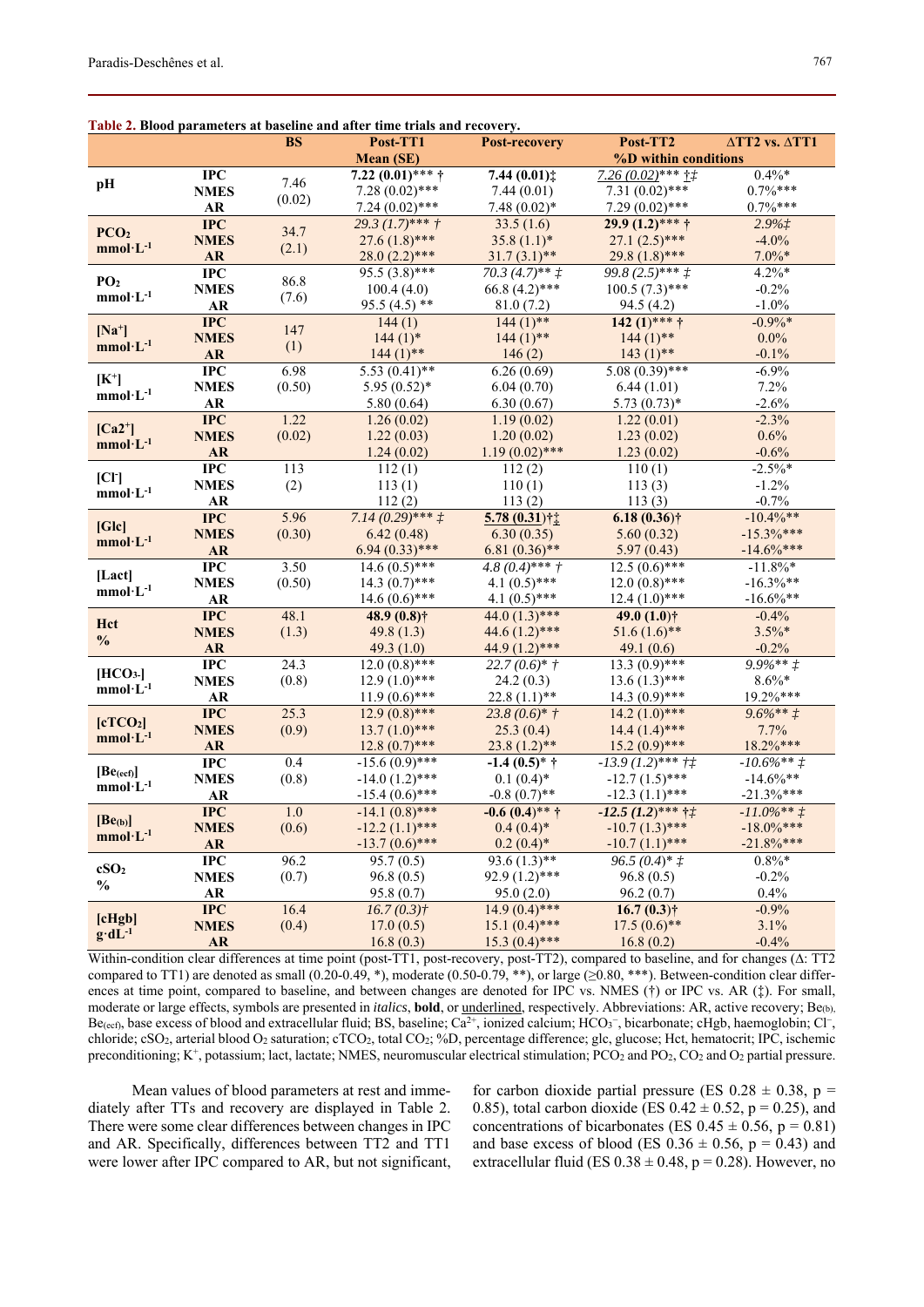|                                                                                                                                                             |                                                          | <b>IPC</b>     |            | <b>NMES</b> | <b>AR</b>  |             |  |  |
|-------------------------------------------------------------------------------------------------------------------------------------------------------------|----------------------------------------------------------|----------------|------------|-------------|------------|-------------|--|--|
|                                                                                                                                                             | Heart rate and arterial O <sub>2</sub> saturation values |                |            |             |            |             |  |  |
|                                                                                                                                                             | HR (bpm)                                                 | $S_pO_2(%)$    | HR (bpm)   | $S_pO_2(%)$ | HR (bpm)   | $S_pO_2(%)$ |  |  |
| TT1                                                                                                                                                         | 175(3)                                                   | 96.8(0.5)      | 175(4)     | 96.9(0.5)   | 176(3)     | 96.5(0.6)   |  |  |
| <b>R30</b>                                                                                                                                                  | 164(3)                                                   | 96.9(0.5) b    | 163(5)     | 96.7(0.5)   | 165(5)     | 96.4(0.5)   |  |  |
| <b>R60</b>                                                                                                                                                  | 142(4)                                                   | 97.8(0.5)      | 142(5)     | 97.6(0.4)   | 140(4)     | 97.7(0.5)   |  |  |
| <b>R90</b>                                                                                                                                                  | 124(4)                                                   | 98.1(0.4)      | 124(5)     | 98.2(0.4)   | 126(4)     | 97.9(0.5)   |  |  |
| <b>R120</b>                                                                                                                                                 | 117(5)                                                   | 98.2 $(0.4)$ b | 115(4)     | 98.2 (0.4)  | 119(5)     | 97.9(0.6)   |  |  |
| TT <sub>2</sub>                                                                                                                                             | 171(4)                                                   | 97.8(0.4)      | 172(4)     | 97.8(0.4)   | 171(3)     | 97.6(0.6)   |  |  |
| <b>R30</b>                                                                                                                                                  | 166(5)                                                   | 97.0(0.5)      | 167(4)     | 97.4(0.5)   | 167(5)     | 97.8(0.5)   |  |  |
| <b>R60</b>                                                                                                                                                  | 144(5)                                                   | 98.0(0.5)      | 143(3)     | 98.6(0.4)   | 147(4)     | 98.3 (0.4)  |  |  |
| <b>R90</b>                                                                                                                                                  | 125(5)                                                   | 98.2(0.5)      | 125(4)     | 98.3 (0.4)  | 127(5)     | 98.0 (0.4)  |  |  |
| <b>R120</b>                                                                                                                                                 | 118(6)                                                   | 98.4 (0.4)     | 111(7)     | 98.4(0.4)   | 118(6)     | 98.4 (0.4)  |  |  |
|                                                                                                                                                             | % difference within conditions (TT2 compared to TT1)     |                |            |             |            |             |  |  |
| $\Delta TT$                                                                                                                                                 | $-2.7\%$ *                                               | $1.0\%$ **     | $-1.7\%$ * | $0.9\% *$   | $-3.0\%$ * | $1.1\%$ **  |  |  |
| AR30                                                                                                                                                        | $0.8\%$                                                  | $0.1\%$ ab     | $2.6\%$ *  | $0.8\%$ **  | 1.1%       | $1.2\%$ **  |  |  |
| ΔR60                                                                                                                                                        | $1.3\% b$                                                | $0.2\%$ a      | 1.3%       | $1.0\%$ **  | $4.6\%$ *  | $0.5\% *$   |  |  |
| $\Delta$ R90                                                                                                                                                | 0.5%                                                     | $0.1\%$        | $0.9\%$    | 0.1%        | $0.8\%$    | $0.3\%$     |  |  |
| AR120                                                                                                                                                       | $0.4\%$                                                  | $0.2\% a$      | $-4.4\%$   | $0.2\%$     | $0.6\%$    | $0.6\% *$   |  |  |
| Within-condition clear differences for changes ( $\Delta$ : TT2 compared to TT1) are denoted as small (*), moderate (**), or large (***). Between-condition |                                                          |                |            |             |            |             |  |  |

Table 3. Heart rate and arterial O<sub>2</sub> saturation following time trials and during recovery. Values are means (±SE).

clear differences for the first TT and recovery period and for changes are denoted for IPC vs. NMES (a) or IPC vs. AR (b). For small (0.20-0.49), moderate (0.50-0.79) or large (≥0.80) effects, symbols are presented in *italics*, **bold**, or underlined, respectively. Abbreviations: AR, active recovery; bpm, beat per minute; ES, effect size; HR, heart rate; IPC, ischemic preconditioning; NMES, neuromuscular electrical stimulation; R(30, 60, 90, 120), values after 30, 60, 90 or 120 sec of recovery;  $S_pO_2$ , arterial  $O_2$  saturation; TT, time trial.

approach appears to provide a systematically greater benefit in the recovery of these measures overall, all appearing to allow for a rapid clearance of metabolic by-products. In all conditions, values remained within their normal clinical range at all times.

Table 3 shows changes to HR and  $S_pO_2$  values during TTs and recovery. Overall, all modalities decreased HR and increased  $S_pO_2$  during the second TT, compared to TT1, with no differences between conditions.

#### **Perceptual measures**

Mean RPE was not different within conditions (TT2 compared to TT1) and there was no difference between the three recovery modalities. There were, however, clear differences between conditions for the perception of efficacy (IPC:  $8.3 \pm 0.4$ ; NMES:  $7.6 \pm 0.6$ ; AR:  $6.8 \pm 0.8$ ) and appreciation of the technique (IPC:  $6.6 \pm 0.5$ ; NMES:  $6.9 \pm$ 0.8; AR:  $7.9 \pm 0.5$ ), with clearly higher scores for IPC (compared to AR: ES  $0.74 \pm 0.79$ ; NMES ES  $0.31 \pm 0.26$ ) and AR (IPC: ES  $0.65 \pm 0.60$ ; NMES: ES  $0.59 \pm 0.81$ ), respectively.

## **Discussion**

This study examined the effects of IPC administered during recovery on subsequent endurance performance and associated physiological responses compared to two other recovery modalities commonly used by athletes in the sporting field (active recovery and neuromuscular electrical stimulation). The main practical finding was that the performance decrement in a second 5-km cycling time trial repeated after less than an hour of recovery was similar in the three modalities. IPC did not outperform AR nor NMES in preserving endurance performance. The increase in muscle blood volume and metabolic by-products clearance after recovery, as well as the physiological responses (i.e. muscle  $O_2$  extraction, HR and  $S_pO_2$ ) during the second 5-km TT were also similar in the three modalities.

IPC has been reported to improve acute performance shortly after the procedure in various contexts especially when the oxidative system contributes greatly to the energy provision (Bailey et al., 2012; Paradis-Deschênes et al., 2018; Salvador et al., 2016). However, studies where IPC is applied during recovery are scarce, do not include prolonged efforts and present conflicting results. For example, IPC performed after a simulated rugby match did not improve performance on an agility T-test and vertical jumps, compared to passive rest (Garcia et al., 2017). On the other hand, when compared to SHAM protocols, IPC induced beneficial effects on 50-m swimming sprints 2 and 8 h later (Lisboa et al., 2017) and on power production and sprint performance immediately and 24 h after IPC (Beaven et al., 2012), emphasizing the potential of this technique for recovery and the need for further investigations. Within the current cross-over randomised design, the performance decrement from one TT to the other was similar between the three recovery modalities (IPC: -6.1 sec; NMES: -5.1 sec; AR: -7.9 sec, p=0.84, ES 0.05), indicating that none of the tested strategies was more efficient than the others in these trained endurance athletes. The decrease in power output occurred mostly in the first half of the TT (IPC: -24 W; NMES: -21 W; AR: -25 W) and was not different between modalities despite participants' perception of efficacy and preference for IPC and AR, respectively. Corresponding to this reduce work rate, participants displayed higher  $S_pO_2$  and lower HR and changes in blood markers after the second TT. NMES was the only condition with no clear within-group difference between TT1 and TT2 (ES 0.19). However, it is important to mention that TT1 was also the slowest in this condition (clearly different from AR for completion time and from AR and IPC for power output developed in the first half of the TT), likely leading to this statistical artifact.

One of the main pitfalls of IPC research is the difficulty to blind participants to the high cuff pressure exerted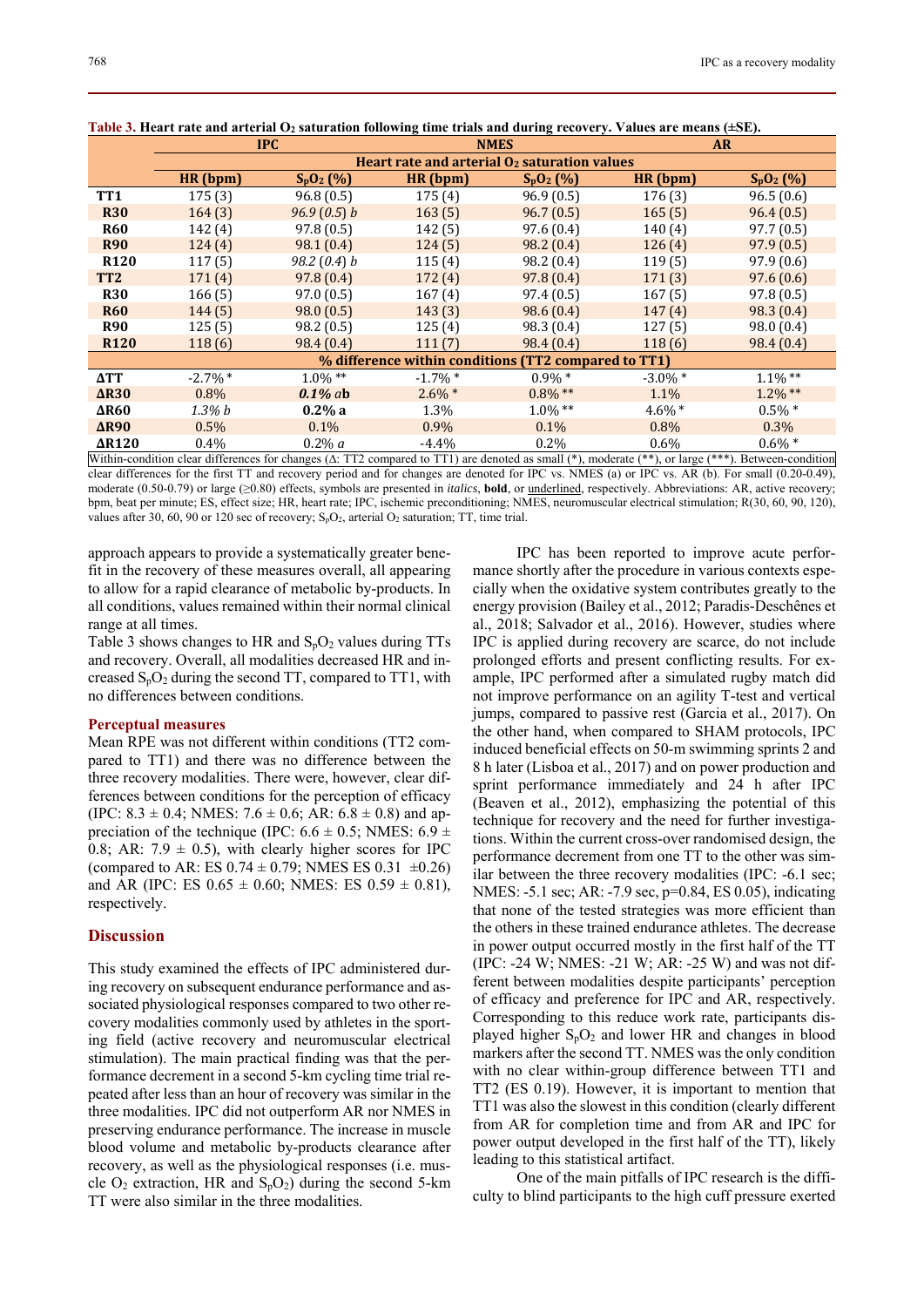on the limb. Thus, to avoid a potential placebo effect derived from the intervention and to reduce the cumbersomeness of the protocol, we opted to not include a SHAM condition, with a cuff inflated at  $\sim$ 20 mmHg as done in many IPC studies, or a fourth "true" control condition with passive rest between the two TTs. Instead, we chose to compare IPC to two other modalities that are commonly employed by athletes in training and competitive settings and whose recovery benefits have been robustly demonstrated and, like IPC, are also mainly derived from blood flow improvement (Barnett, 2006; Bieuzen et al., 2014; Borne et al., 2017; Greenwood et al., 2008; Malone et al., 2014b; Monedero and Donne, 2000; Weltman et al., 1977). Although it is difficult to ascertain whether IPC would really improve subsequent performance, the present design compares its potential efficacy against proven ergogenic methods, which were ultimately used as "practical controls". In fact, athletes do not use passive rest to accelerate the recovery of physiological responses and performance in real sport settings (Van Hooren and Peake, 2018), which makes the conclusion of the current study more relevant and applicable. Therefore, we interpreted these findings to suggest that IPC was at least as efficient in maintaining maximal endurance performance as the two other recovery modalities, which adds to the current literature on the efficacy of this technique for aerobic exercise when the choice of a particular modality is limited by space, equipment availability or other contextual reasons.

The similar effects of the three recovery modalities on performance could be partly explained by their equivalent effect on the increase of local blood volume (↑∆BS,  $\sim$ 14%), suggesting an enhancement of muscle perfusion immediately before the second TT. IPC has been reported to improve vasodilation and blood flow at rest (Enko et al., 2011; Kraemer et al., 2011; Paradis-Deschênes et al., 2016), and NMES and AR are typically used in recovery for their "muscle pump effect" on the vascular system resulting from low-frequency stimulation and voluntary muscle contractions, respectively (Bangsbo et al., 1994; Borne et al., 2017; Grunovas et al., 2007; Layec et al., 2008). For example, Borne et al. reported a greater increase in calf arterial inflow after NMES (~243%), compared to passive rest  $(-66%)$ , and this was positively correlated with performance (Borne et al., 2017). This NMES-derived hyper-perfusion response has also been demonstrated to reduce the muscle blood flow limitations before exercise or the spatial heterogeneities within the active muscles during exercise (Layec et al., 2008). Thus, despite the fact that NIRS does not offer a robust assessment of blood flow since it does not detect change in blood velocity (DeLorey et al., 2003), the increase in local blood volume in the present study is in accordance with previous studies and suggests enhanced perfusion following all three modalities.

The higher local blood volume in the quadriceps muscle following all three modalities did not transfer into higher muscle  $O_2$  extraction (estimated non-invasively through [HHb] changes), which is in agreement with some, but not all, studies. Indeed, IPC accelerated muscle deoxygenation dynamics and enhanced performance during whole-body cycling (Kido et al., 2015), and increased muscle perfusion and  $O_2$  uptake in strength-trained athletes, albeit during maximal contractions (Paradis-Deschênes et al., 2016). However, IPC applied in hypoxia before 2 repeated 5-km cycling TTs, compared to SHAM, did not improve the TT performed immediately after the intervention, but prevented the performance decrement 2 h later, probably through greater  $O_2$  extraction (da Mota et al., 2019). This is in accordance with the delayed positive effect of IPC observed on sprint swimming performance at sea level (Lisboa et al., 2017). Thus, one may argue that there may exist a minimum time delay for the IPC-derived effects (e.g., improved tissue perfusion and metabolism) to come into play and enhance performance. The timing of the IPC procedure before a subsequent exercise and the delayed physiological effects should be investigated in future studies. It could also be argued that the subsequent TT in this study could have been limited by factors other than  $O_2$  delivery and consumption (Amann, 2011; Knicker et al., 2011).

Maintaining blood flow after exercise is also paramount to remove metabolic by-products (such as hydrogen ions, inorganic phosphate) produced during high-intensity exercise from the contraction sites and to convert lactate back to glucose (Ament and Verkerke, 2009; Borne et al., 2017; Malone et al., 2014b; Neric et al., 2009). The ergogenic effects of AR and NMES in that regards have already been reported (Bieuzen et al., 2014; Borne et al., 2017) and clinical studies on IPC have also reported slowing of acidosis and reduced lactate production (Andreas et al., 2011; Salvador et al., 2016). However, experimental effects may be more easily detected when compared to a control condition with passive rest. In the present study, IPC was compared to modalities that were reported to be ergogenic on several occasions and, hence, displayed neither beneficial nor detrimental effects on blood markers during recovery and subsequent exercise. All TTs induced metabolic acidosis, and not surprisingly, a decrease in base excess, with no differential impact of the recovery modality. Moreover, despite some marginal differences between modalities after 30 min of recovery, values for pH (7.44 to 7.48) and the concentrations of lactate  $(4.1 \text{ to } 4.8 \text{ mmol·L}^{-1})$ , bicarbonates (22.7 to 24.2 mmol $\cdot$ L $^{-1}$ ) as well as the base excess of blood (-0.6 to 0.4 mmol $\cdot$ L $\cdot$ <sup>1</sup>) were within the normal clinical range. Studies including more frequent blood samples during recovery are warranted to evaluate potential differences between modalities in the time course of recovery. These results combined with the fact that the performance decrement was not different between conditions, suggested that the three modalities allowed an equivalent return to resting baseline conditions.

## **Conclusion**

This study demonstrated that IPC enhanced muscle blood volume and metabolic by-product clearance and maintained muscle oxygenation and performance during a second 5-km time trial in endurance-trained athletes to the same extent as active recovery and neuromuscular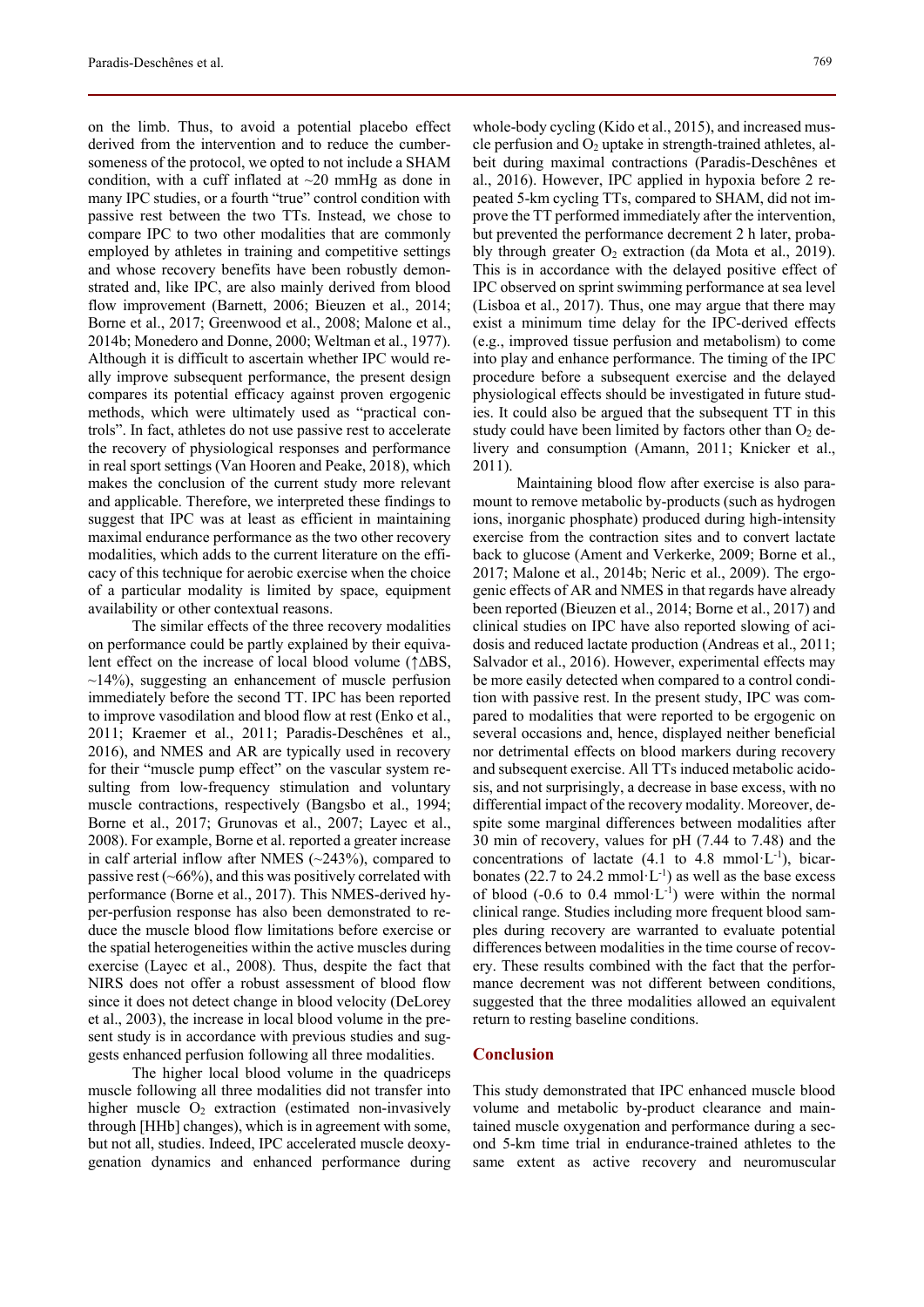electrical stimulation. Thus, IPC may represent an affordable and easy technique for athletes when the choice of a recovery strategy is limited by practical and/or meteorological considerations.

#### **Acknowledgements**

The authors thank the athletes for their participation in this study. We also sincerely thank all graduate and undergraduate students from our research group for their assistance during sessions. This work was supported by a research grant from the Institut national du sport du Québec (FO122232) to FB, and PhD scholarships (Jean Aimé Simoneau and Claude Bouchard – Monique Chagnon) from Laval University to PPD. The authors have no conflict of interest to declare. The authors have no conflicts of interests to declare. The experiments comply with the current laws of the country in which they were performed.

#### **References**

- Amann, M. (2011) Central and Peripheral Fatigue: Interaction during Cycling Exercise in Humans. *Medicine & Science in Sports & Exercise* **43,** 2039-2045.
- Ament, W. and Verkerke, G.J. (2009) Exercise and fatigue. *Sports Medicine* **39,** 389-422.
- Andreas, M., Schmid, A.I., Keilani, M., Doberer, D., Bartko, J., Crevenna, R., Moser, E. and Wolzt, M. (2011) Effect of ischemic preconditioning in skeletal muscle measured by functional magnetic resonance imaging and spectroscopy: a randomized crossover trial. *Journal of Cardiovascular Magnetic Resonance* **13,** 10.
- Bailey, T.G., Birk, G.K., Cable, N.T., Atkinson, G., Green, D.J., Jones, H. and Thijssen, D.H.J. (2012) Remote ischemic preconditioning prevents reduction in brachial artery flow-mediated dilation after strenuous exercise. *American Journal of Physiology-Heart and Circulatory Physiology* **303,** H533-H538.
- Bangsbo, J., Graham, T., Johansen, L. and Saltin, B. (1994) Muscle lactate metabolism in recovery from intense exhaustive exercise: impact of light exercise. *Journal of Applied Physiology* **77,** 1890-5.
- Barnett, A. (2006) Using recovery modalities between training sessions in elite athletes: does it help? *Sports Medicine* **36,** 781-96.
- Batterham, A.M. and Hopkins, W.G. (2006) Making meaningful inferences about magnitudes. *International Journal of Sports Physiology and Performance* **1,** 50-7.
- Beaven, C.M., Cook, C.J., Kilduff, L., Drawer, S. and Gill, N. (2012) Intermittent lower-limb occlusion enhances recovery after strenuous exercise. *Applied Physiology Nutrition and Metabolism* **37,** 1132-9.
- Bieuzen, F., Borne, R., Toussaint, J.F. and Hausswirth, C. (2014) Positive effect of specific low-frequency electrical stimulation during short-term recovery on subsequent high-intensity exercise. *Applied Physiology Nutrition and Metabolism* **39,** 202-10.
- Borne, R., Hausswirth, C. and Bieuzen, F. (2017) Relationship Between Blood Flow and Performance Recovery: A Randomized, Placebo-Controlled Study. *International Journal of Sports Physiology and Performance* **12,** 152-160.
- Borne, R., Hausswirth, C., Costello, J.T. and Bieuzen, F. (2015) Lowfrequency electrical stimulation combined with a cooling vest improves recovery of elite kayakers following a simulated 1000 m race in a hot environment. *Scandinavian Journal of Medical Science in Sports* **25 Suppl 1,** 219-28.
- Connolly, D.A., Brennan, K.M. and Lauzon, C.D. (2003) Effects of active versus passive recovery on power output during repeated bouts of short term, high intensity exercise. *Journal of Sports Science & Medicine* **2,** 47-51, 2003.
- da Mota, G.R., Willis, S.J., Sobral, N.D.S., Borrani, F., Billaut, F. and Millet, G.P. (2019) Ischemic Preconditioning Maintains Performance on Two 5-km Time Trials in Hypoxia. *Medicine & Science in Sports & Exercise* **51,** 2309-2317.
- DeLorey, D.S., Kowalchuk, J.M. and Paterson, D.H. (2003) Relationship between pulmonary O2 uptake kinetics and muscle deoxygenation during moderate-intensity exercise. *Journal of Applied Physiology* **95,** 113-20.
- Enko, K., Nakamura, K., Yunoki, K., Miyoshi, T., Akagi, S., Yoshida, M., Toh, N., Sangawa, M., Nishii, N., Nagase, S., Kohno, K., Morita, H., Kusano, K.F. and Ito, H. (2011) Intermittent arm ischemia induces vasodilatation of the contralateral upper limb.

*Journal of Physiological Sciences* **61,** 507-513.

- Ferrari, M., Mottola, L. and Quaresima, V. (2004) Principles, techniques, and limitations of near infrared spectroscopy. *Canadian Journal of Applied Physiology-Revue Canadienne De Physiologie Appliquee* **29,** 463-487.
- Garcia, C., Da Mota, G., Leicht, A. and Marocolo, M. (2017) Ischemic Preconditioning and Acute Recovery of Performance in Rugby Union Players. *Sports Medicine* **01,** E107-E112.
- Greenwood, J.D., Moses, G.E., Bernardino, F.M., Gaesser, G.A. and Weltman, A. (2008) Intensity of exercise recovery, blood lactate disappearance, and subsequent swimming performance. *Journal of Sports Science* **26,** 29-34.
- Grunovas, A., Silinskas, V., Poderys, J. and Trinkunas, E. (2007) Peripheral and systemic circulation after local dynamic exercise and recovery using passive foot movement and electrostimulation. *Journal of Sports Medicine and Physical Fitness* **47,** 335-43.
- Hopkins, W.G., Marshall, S.W., Batterham, A.M. and Hanin, J. (2009) Progressive statistics for studies in sports medicine and exercise science. *Medicine & Science in Sports & Exercise* **41,** 3-13.
- Izumi, M., Ikeuchi, M., Mitani, T., Taniguchi, S. and Tani, T. (2010) Prevention of venous stasis in the lower limb by transcutaneous electrical nerve stimulation. *European Journal of Vascular and Endovascular Surgery* **39,** 642-5.
- Kido, K., Suga, T., Tanaka, D., Honjo, T., Homma, T., Fujita, S., Hamaoka, T. and Isaka, T. (2015) Ischemic preconditioning accelerates muscle deoxygenation dynamics and enhances exercise endurance during the work-to-work test. *Physiological Reports* **3,** 1-10.
- Kilding, A.E., Sequeira, G.M. and Wood, M.R. (2018) Effects of ischemic preconditioning on economy, VO2 kinetics and cycling performance in endurance athletes. *Eurpean Journal of Applied Physiology* **118,** 2541-2549.
- Knicker, A.J., Renshaw, I., Oldham, A.R. and Cairns, S.P. (2011) Interactive processes link the multiple symptoms of fatigue in sport competition. *Sports Medicine* **41,** 307-28.
- Kraemer, R., Lorenzen, J., Kabbani, M., Herold, C., Busche, M., Vogt, P.M. and Knobloch, K. (2011) Acute effects of remote ischemic preconditioning on cutaneous microcirculation--a controlled prospective cohort study. *BMC Surgery* **11,** 32.
- Layec, G., Millet, G.P., Jougla, A., Micallef, J.P. and Bendahan, D. (2008) Electrostimulation improves muscle perfusion but does not affect either muscle deoxygenation or pulmonary oxygen consumption kinetics during a heavy constant-load exercise. *Eurpean Journal of Applied Physiology* **102,** 289-297.
- Lisboa, F.D., Turnes, T., Cruz, R.S., Raimundo, J.A., Pereira, G.S. and Caputo, F. (2017) The time dependence of the effect of ischemic preconditioning on successive sprint swimming performance. *Journal of Science and Medicine in Sport* **20,** 507-511.
- Loenneke, J.P., Fahs, C.A., Rossow, L.M., Sherk, V.D., Thiebaud, R.S., Abe, T., Bemben, D.A. and Bemben, M.G. (2012) Effects of cuff width on arterial occlusion: implications for blood flow restricted exercise. *Eurpean Journal of Applied Physiology* **112,** 2903- 2912.
- MacRae, B.A., Cotter, J.D. and Laing, R.M. (2011) Compression garments and exercise: garment considerations, physiology and performance. *Sports Medicine* **41,** 815-43.
- Malone, J.K., Blake, C. and Caulfield, B. (2014a) Neuromuscular electrical stimulation: no enhancement of recovery from maximal exercise. *International Journal of Sports Physiology and Performance* **9,** 791-7.
- Malone, J.K., Blake, C. and Caulfield, B.M. (2014b) Neuromuscular electrical stimulation during recovery from exercise: a systematic review. *Journal of Strength and Conditioning Research* **28,** 2478-506.
- McCully, K.K. and Hamaoka, T. (2000) Near-infrared spectroscopy: what can it tell us about oxygen saturation in skeletal muscle? *Exercise and Sport Sciences Reviews* **28,** 123-127.
- Monedero, J. and Donne, B. (2000) Effect of recovery interventions on lactate removal and subsequent performance. *International Journal of Sports Medicine* **21,** 593-7.
- Neric, F.B., Beam, W.C., Brown, L.E. and Wiersma, L.D. (2009) Comparison of swim recovery and muscle stimulation on lactate removal after sprint swimming. *Journal of Strength and Conditioning Research* **23,** 2560-2567.
- Ortiz, R.O., Jr., Sinclair Elder, A.J., Elder, C.L. and Dawes, J.J. (2019) A Systematic Review on the Effectiveness of Active Recovery